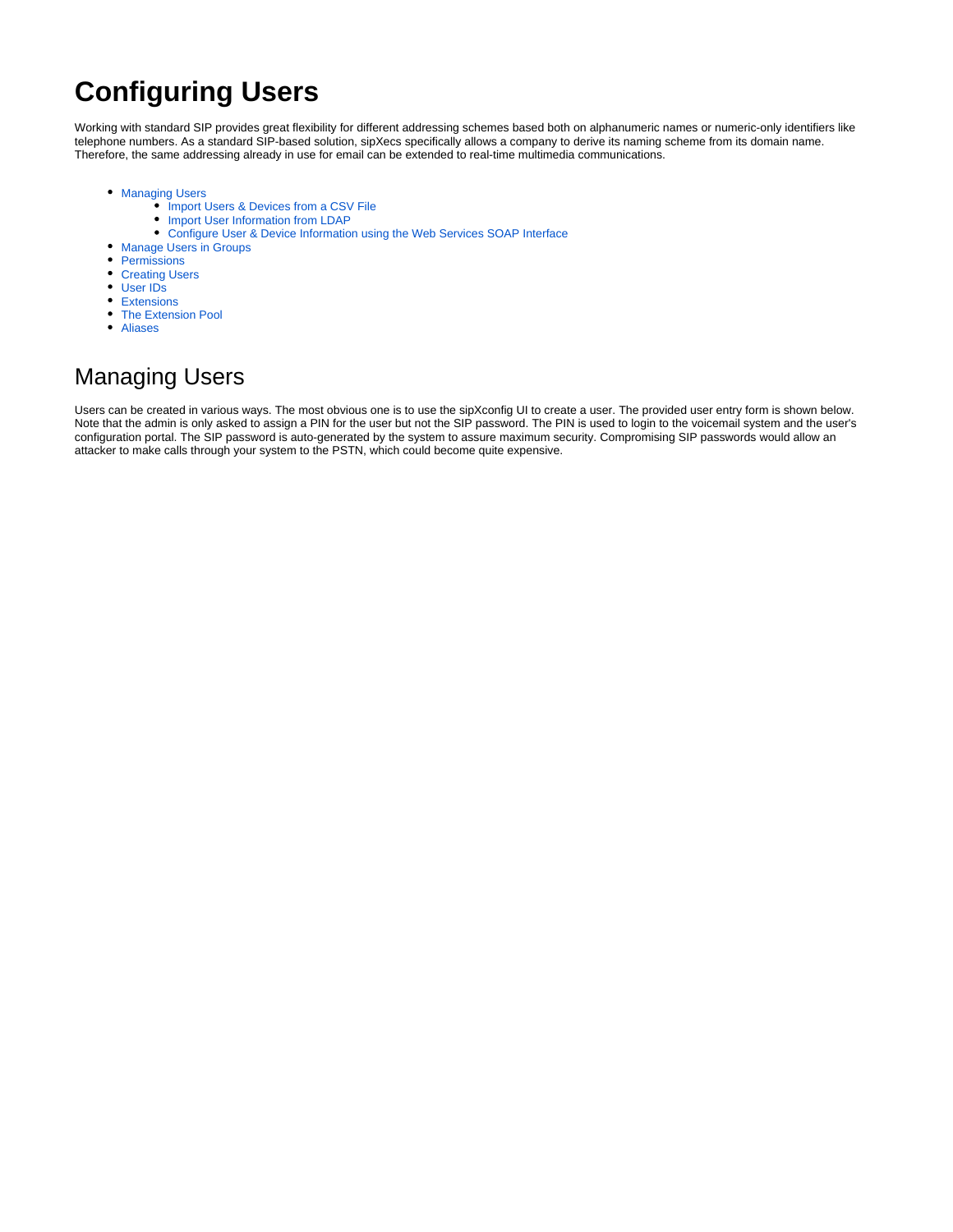# sip**X**config

|                                    |                                   |                                                                                                                                                                                     |               | mount County Corner of Petites          |                                                    |  |
|------------------------------------|-----------------------------------|-------------------------------------------------------------------------------------------------------------------------------------------------------------------------------------|---------------|-----------------------------------------|----------------------------------------------------|--|
| <b>Users</b>                       | <b>Devices</b><br><b>Features</b> |                                                                                                                                                                                     | <b>System</b> | <b>Diagnostics</b>                      |                                                    |  |
| ▶ Identification                   | <b>User: 300</b>                  |                                                                                                                                                                                     |               |                                         |                                                    |  |
| ▶ Phones                           |                                   |                                                                                                                                                                                     |               | Show Advanced Settings Existing Groups: |                                                    |  |
| Call Forwarding                    |                                   |                                                                                                                                                                                     |               |                                         | administrators, import                             |  |
| Schedules                          | User ID                           | 300                                                                                                                                                                                 |               |                                         | New Groups: You can<br>create new groups simply    |  |
| Speed Dial                         |                                   | The User ID can be a numeric extension like "123" or a name like<br>"jsmith". The User ID is displayed by the phone and it is therefore                                             |               |                                         | by adding the new group<br>name to the Groups form |  |
| <b>Sroup Supervisor</b>            |                                   | recommended to use the internal extension or the name of the                                                                                                                        |               |                                         | value.                                             |  |
| <b>&gt; Personal AutoAttendant</b> |                                   | user. If using Direct Inward Dialing (DID), then it is recommended<br>to define the DID number (or its DNIS portion) as an alias.                                                   |               |                                         |                                                    |  |
| ▷ Registrations                    | Last name                         | John                                                                                                                                                                                |               |                                         |                                                    |  |
| Permissions                        | First name                        | Donovan                                                                                                                                                                             |               |                                         |                                                    |  |
| Caller ID                          | Active greeting                   | default system greeting v                                                                                                                                                           |               |                                         |                                                    |  |
|                                    |                                   | Voicemail prompt callers will hear before leaving a message.                                                                                                                        |               |                                         |                                                    |  |
|                                    | E-mail address                    | donovan@example.cor                                                                                                                                                                 |               |                                         |                                                    |  |
|                                    |                                   | Used for sending notification about new voicemail left for this<br>user. Leave empty to disable e-mail notification.                                                                |               |                                         |                                                    |  |
|                                    | Attach voicemail                  | $\overline{\mathbf{v}}$                                                                                                                                                             |               |                                         |                                                    |  |
|                                    |                                   | If checked, the voicemail message will be attached to the<br>notification e-mail. Otherwise, the e-mail will contain a link to<br>retrieve voicemail message.                       |               |                                         |                                                    |  |
|                                    | <b>Additional E-mail address</b>  |                                                                                                                                                                                     |               |                                         |                                                    |  |
|                                    |                                   | Used for sending voicemail message notification to the additional<br>e-mail address.                                                                                                |               |                                         |                                                    |  |
|                                    | Attach voicemail                  | п                                                                                                                                                                                   |               |                                         |                                                    |  |
|                                    |                                   | If checked, the voicemail message will be attached to the<br>notification email sent to the additional e-mail address.                                                              |               |                                         |                                                    |  |
|                                    | PIN                               | *********                                                                                                                                                                           |               |                                         |                                                    |  |
|                                    | Confirm PIN                       | *********                                                                                                                                                                           |               |                                         |                                                    |  |
|                                    |                                   | The PIN is a password used to log in to voicemail or to the user<br>portal. Numeric PINs are recommended, since only numbers can<br>be dialed.                                      |               |                                         |                                                    |  |
|                                    | Groups                            | import                                                                                                                                                                              |               |                                         |                                                    |  |
|                                    |                                   | List all groups for this user. If a group does not exist, it will be<br>created. When entering multiple groups, separate them with<br>spaces.                                       |               |                                         |                                                    |  |
|                                    | Aliases                           | donovan                                                                                                                                                                             |               |                                         |                                                    |  |
|                                    |                                   | Aliases are additional names for the user. Like the user ID, an<br>alias can be either a numeric extension or a name. When entering<br>multiple aliases, separate them with spaces. |               |                                         |                                                    |  |
|                                    | OK<br>Cancel<br>Apply             |                                                                                                                                                                                     |               |                                         |                                                    |  |
|                                    |                                   |                                                                                                                                                                                     |               |                                         |                                                    |  |

sipXconfig (3.9.7-011931 2008-02-14T03:08:58 ecs-fc6)

Copyright (C) 2007 Pingtel Corp., certain elements licensed under a Contributor Agreement. Contributors retain copyright to elements licensed under a Contributor<br>Agreement. Licensed to the User under the LGPL license.

Once entered, users can be viewed and searched in sipXconfig. The user interface is designed to allow for the efficient management of thousands of users. Even with 10.000 users configured in the system, the search capability still provides fast and easy access to individual records.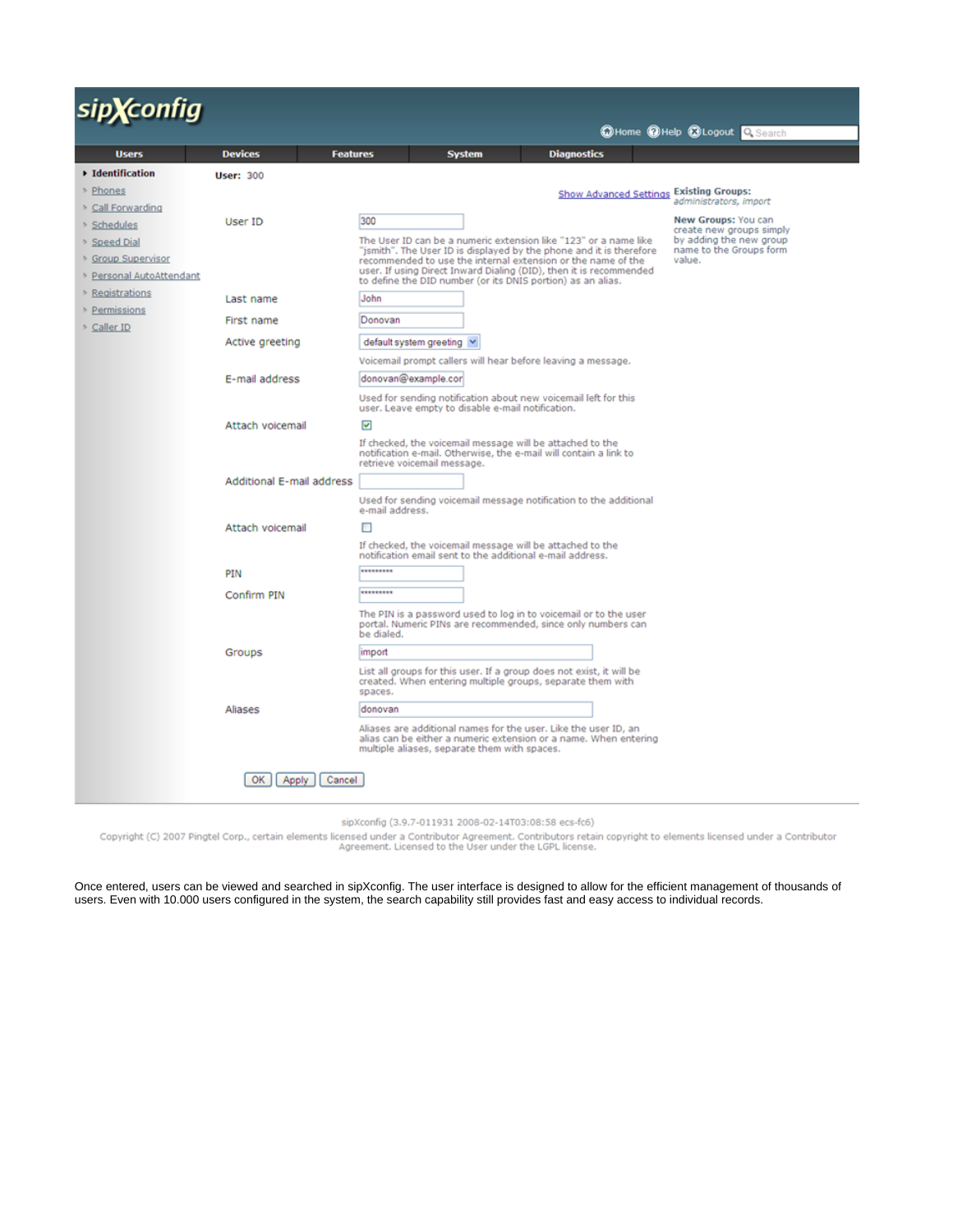| <b>Users</b>                                                 |                              |                            |                              | <b>Add User</b> |
|--------------------------------------------------------------|------------------------------|----------------------------|------------------------------|-----------------|
| Filter by<br>٠<br>Filter by<br>- all -                       | <b>First Name</b>            | <b>Last Name</b>           | <b>Aliases</b>               |                 |
| - search -<br>Group:<br>administrators<br>Sales<br>Marketing | Vreni<br>Pascal              | Schweizer<br><b>Dubuis</b> | vreni Vreni<br>Pascal pascal |                 |
| 202<br>п                                                     | Dominik                      | Kipfer                     | Dominik dominik              |                 |
| 201                                                          | Megan                        | Rice                       | Megan megan                  |                 |
| 200<br>ш                                                     | Durman                       | John                       | john John                    |                 |
| More actions<br>Delete                                       | $\left  \frac{1}{2} \right $ | $<< 1$ >>>                 |                              |                 |

#### <span id="page-2-0"></span>Import Users & Devices from a CSV File

[Users can also be uploaded from a CSV file](https://wiki.ezuce.com/display/sipXcom/Import+User+and+Device+Data+from+CSV+Files) that you can generate in Excel or some other spreadsheet application. This is typically used when planning a larger deployment with large numbers of users and phones. Creating a numbering plan in Excel, capturing all the user data, assign passwords, and decide what phones (model and type) they should have can save you a lot of time once you start the production deployment.

Once the data exists in the system it can be exported again to a CSV file again.

#### <span id="page-2-1"></span>Import User Information from LDAP

A third option is to [upload user information from an LDAP or Microsoft Active Directory.](https://wiki.ezuce.com/display/sipXcom/LDAP+Integration)

#### <span id="page-2-2"></span>Configure User & Device Information using the Web Services SOAP Interface

A fourth option is to use the [SOAP interfacs provided by sipXconfig](https://wiki.ezuce.com/display/sipXcom/Configuration+SOAP+API)

## <span id="page-2-3"></span>Manage Users in Groups

Users can and should be members of one or several groups. Groups not only allow you to logically group users together, but groups are also used to define permissions. Therefore, before you start creating all your users, think about what permissions you want to assign to these users and group them accordingly.

# <span id="page-2-4"></span>**Permissions**

Every user has a set of permissions that govern allowed call types, enable features, or determine admin status of a user. Permissions can be defined for individual users or for a group of users by editing group permission settings. In addition to system default permissions the admin can define any number of custom permissions that can be used to allow or disallow calls to certain numbers or destinations. These custom permissions can be used in dialing rules to determine whether a user is authorized to make calls governed by that rule. This allows for very flexible control while keeping it extremely easy to use.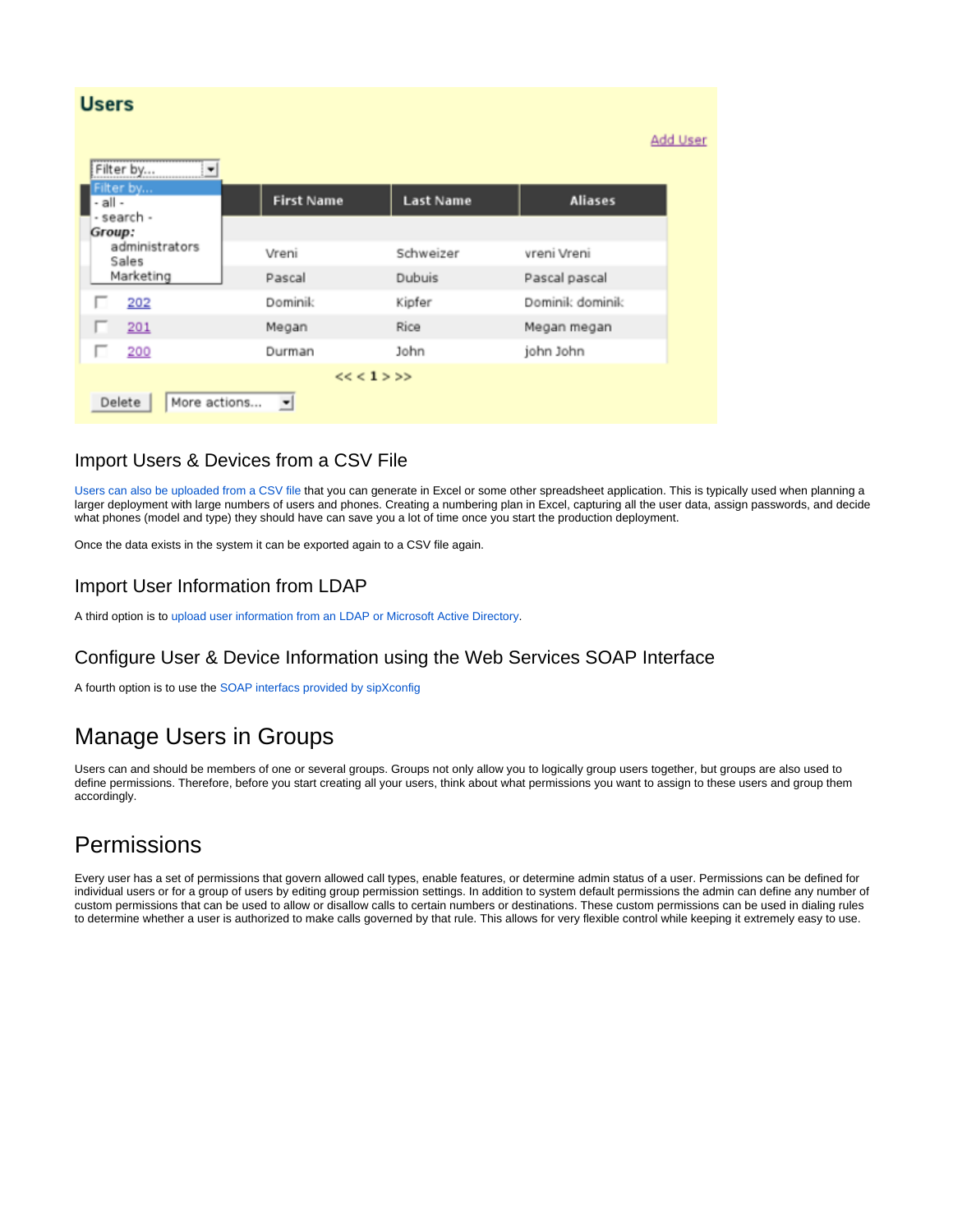| <b>X</b> config<br>Sİ    |                                                                    |                              |                                                                                                                                                                                                          |
|--------------------------|--------------------------------------------------------------------|------------------------------|----------------------------------------------------------------------------------------------------------------------------------------------------------------------------------------------------------|
|                          |                                                                    |                              | CHome CHelp CLogout Q Search                                                                                                                                                                             |
| <b>Users</b>             | <b>Devices</b><br><b>Features</b>                                  | <b>System</b>                | <b>Diagnostics</b>                                                                                                                                                                                       |
| > Identification         | <b>User: 301</b>                                                   |                              |                                                                                                                                                                                                          |
| <b>&gt; Phones</b>       |                                                                    |                              |                                                                                                                                                                                                          |
| > Call Forwarding        | <b>Permissions</b>                                                 |                              |                                                                                                                                                                                                          |
| Schedules                |                                                                    |                              |                                                                                                                                                                                                          |
| > Speed Dial             |                                                                    |                              |                                                                                                                                                                                                          |
| Sroup Supervisor         | <b>General Permission</b>                                          |                              |                                                                                                                                                                                                          |
| > Personal AutoAttendant |                                                                    |                              |                                                                                                                                                                                                          |
| Registrations            | Superadmin Access                                                  | □                            | (Default: unchecked)                                                                                                                                                                                     |
| Permissions              |                                                                    |                              | User can log into administration interface.                                                                                                                                                              |
| > Caller ID              | Change PIN from IVR                                                | $\overline{\mathbf{v}}$      | (Default: checked)                                                                                                                                                                                       |
|                          |                                                                    |                              | User can change PIN value from Voicemail system. PIN is used to log into<br>voicemail system and web interface. PIN does not affect the password phones<br>use to authenticate with registration server. |
|                          | Configure Personal Auto Attendant                                  | $\overline{\mathbf{v}}$      | (Default: checked)                                                                                                                                                                                       |
|                          |                                                                    |                              | User can configure personal auto attendant                                                                                                                                                               |
|                          | <b>Call Permission</b>                                             |                              |                                                                                                                                                                                                          |
|                          |                                                                    |                              |                                                                                                                                                                                                          |
|                          | 900 Dialing                                                        | □                            | (Default: unchecked)                                                                                                                                                                                     |
|                          |                                                                    | User can dial 900 numbers    |                                                                                                                                                                                                          |
|                          | Attendant Directory                                                | □                            | (Default: unchecked)                                                                                                                                                                                     |
|                          |                                                                    | List user in Auto Attendant  |                                                                                                                                                                                                          |
|                          | <b>International Dialing</b>                                       | ◛                            | (Default: checked)                                                                                                                                                                                       |
|                          |                                                                    |                              | User can dial international numbers                                                                                                                                                                      |
|                          | Local Dialing                                                      | $\overline{\mathbf{v}}$      | (Default: checked)                                                                                                                                                                                       |
|                          |                                                                    | User can dial local numbers  |                                                                                                                                                                                                          |
|                          | Long Distance Dialing                                              | ◛                            | (Default: checked)                                                                                                                                                                                       |
|                          |                                                                    |                              | User can dial long distance numbers                                                                                                                                                                      |
|                          | Mobile Dialing                                                     | ☑                            | (Default: checked)                                                                                                                                                                                       |
|                          |                                                                    | User can dial mobile numbers |                                                                                                                                                                                                          |
|                          | <b>Toll Free</b>                                                   | ▿                            | (Default: checked)                                                                                                                                                                                       |
|                          |                                                                    |                              | User can dial toll free numbers                                                                                                                                                                          |
|                          | Voice Mail                                                         | ◛                            | (Default: checked)                                                                                                                                                                                       |
|                          |                                                                    | User has voicemail inbox     |                                                                                                                                                                                                          |
|                          | Record System Prompts                                              | □                            | (Default: unchecked)                                                                                                                                                                                     |
|                          |                                                                    |                              | User can record system prompts                                                                                                                                                                           |
|                          | <b>Voicemail Server</b>                                            |                              |                                                                                                                                                                                                          |
|                          | Only one voicemail server permission should be chosen at a<br>time |                              |                                                                                                                                                                                                          |
|                          | <b>Internal Voicemail Server</b>                                   | $\overline{\mathbf{v}}$      | (Default: checked)                                                                                                                                                                                       |
|                          |                                                                    |                              | User has permissions for Internal Voicemail Server                                                                                                                                                       |
|                          | Microsoft Exchange UM Voicemail Server                             | ш                            | (Default: unchecked)                                                                                                                                                                                     |
|                          |                                                                    |                              | User has permissions for Microsoft Exchange UM Voicemail Server                                                                                                                                          |
|                          | OK<br>Cancel<br>Apply                                              |                              |                                                                                                                                                                                                          |

Copyright (C) 2007 Pingtel Corp., certain elements licensed under a Contributor Agreement. Contributors retain copyright to elements licensed under a Contributor<br>Agreement. Licensed to the User under the LGPL license.

Δ Permissions for a user can also be defined for individual users. To do this click on Permissions on the screen where you edit the user's identification information.

# <span id="page-3-0"></span>Creating Users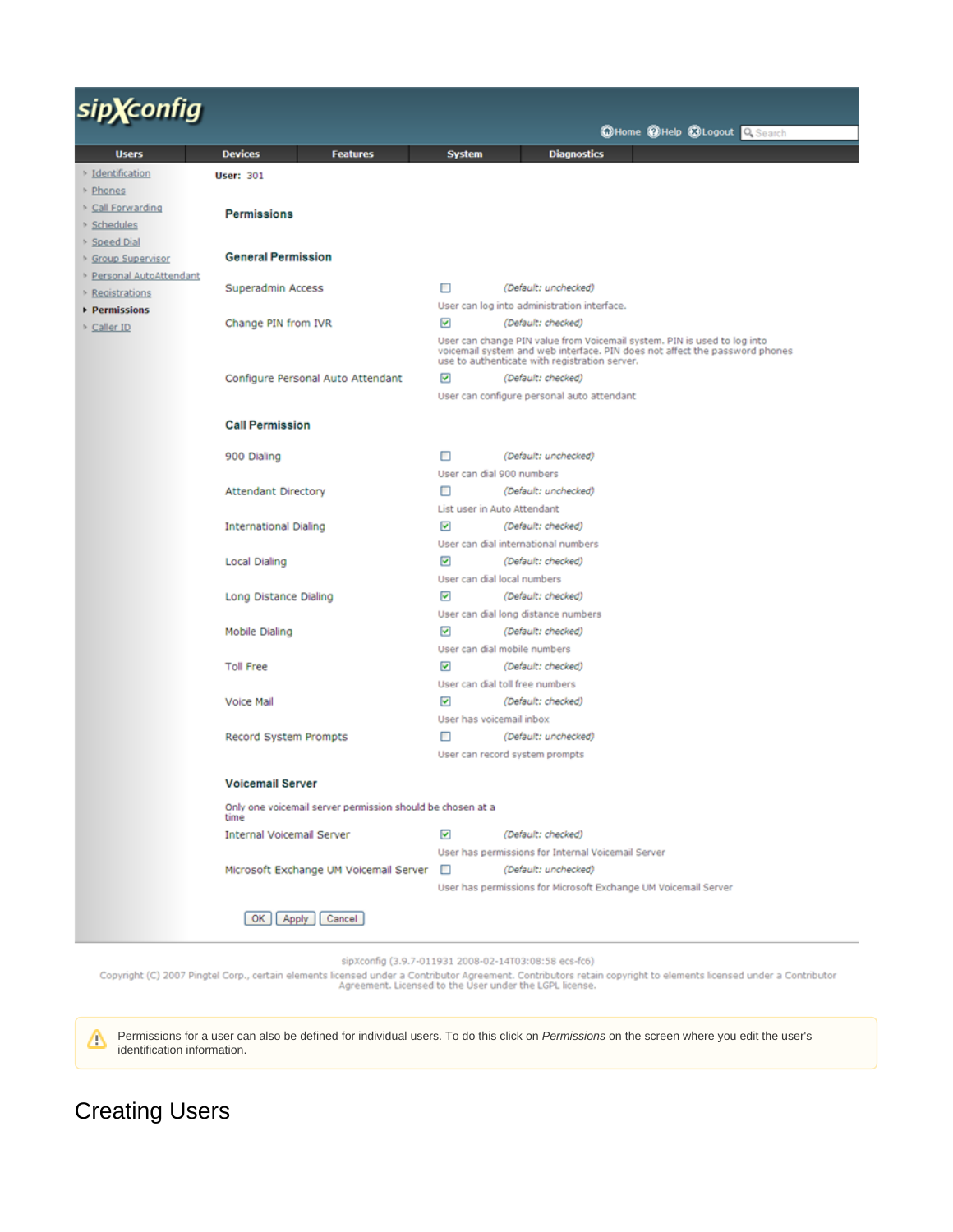For every user of the sipXecs system a user record must be created. Such a user record corresponds to a "line" that represents this user, it has a set of credentials for authentication purposes, and it can be assigned to a device such a phone. Once a user record exists in the sipXecs system, a phone can be manually configured with these credentials (User ID and SIP Password) to register with sipXecs.

For each sipXecs user you must supply a unique **User ID**. This User ID, along with a **numeric** Personal Identification Number (PIN), is required for end users to access to the sipXecs user and voicemail Web portal. A numeric PIN is reccommended as users need to enter this PIN on the phone to login to the voicemail system.

In addition, you can supply one or more **Aliases** for each user. These additional identifiers provide flexibility for call addressing.

In particular, a numeric-only identifier (User ID or Alias) can be assigned in order to enable callers to dial numbers, rather than full SIP URLs and to enable users to conveniently access sipXecs features, including voicemail, from the phone top interface.

Make sure you set permissions for the user, either on a per user basis by clicking on the Permissions link or by setting permissions for the group М the user is a member of.

| <b>New User</b><br>User ID | 311                                                                                                                                                                                                                                                                                                                                                                                                           | <b>Quick Links</b><br><b>Extension Pool</b>                                             |
|----------------------------|---------------------------------------------------------------------------------------------------------------------------------------------------------------------------------------------------------------------------------------------------------------------------------------------------------------------------------------------------------------------------------------------------------------|-----------------------------------------------------------------------------------------|
|                            | The User ID can be a numeric extension like "123" or a name like "jsmith". The User ID is<br>displayed by the phone and it is therefore recommended to use the internal extension or the<br>name of the user. If using Direct Inward Dialing (DID), then it is recommended to define the<br>DID number (or its DNIS portion) as an alias.                                                                     | <b>Existing Groups:</b><br>administrators, Local,<br>External, NoVoiceMail,<br>Internal |
| Last name                  | Donovan                                                                                                                                                                                                                                                                                                                                                                                                       | New Groups: You can create                                                              |
| First name                 | Robert                                                                                                                                                                                                                                                                                                                                                                                                        | new groups simply by adding<br>the new group name to the                                |
| PIN                        | <b>HER</b>                                                                                                                                                                                                                                                                                                                                                                                                    | Groups form value.                                                                      |
| Confirm PIN                | <b>HEE</b>                                                                                                                                                                                                                                                                                                                                                                                                    |                                                                                         |
|                            | The PIN is a password used to log in to voicemail or to the user portal. Numeric PINs are<br>recommended, since only numbers can be dialed.                                                                                                                                                                                                                                                                   |                                                                                         |
| SIP password               | SckB7kGn                                                                                                                                                                                                                                                                                                                                                                                                      |                                                                                         |
|                            | The SIP password is used by the user's phone to register with the SIP proxy. For phones<br>supported by sipXconfig, the SIP password entered here will be configured automatically on the<br>phone. For unmanaged phones, the SIP password is needed when manually configuring lines on<br>the phone. The security of this password is very important and that is why a secure password is<br>auto-generated. |                                                                                         |
| Groups                     | Sales                                                                                                                                                                                                                                                                                                                                                                                                         |                                                                                         |
|                            | List all groups for this user. If a group does not exist, it will be created. When entering multiple<br>groups, separate them with spaces.                                                                                                                                                                                                                                                                    |                                                                                         |
| Aliases                    | Robert                                                                                                                                                                                                                                                                                                                                                                                                        |                                                                                         |
|                            | Aliases are additional names for the user. Like the user ID, an alias can be either a numeric<br>extension or a name. When entering multiple aliases, separate them with spaces.                                                                                                                                                                                                                              |                                                                                         |
|                            | Create another user after this one?                                                                                                                                                                                                                                                                                                                                                                           |                                                                                         |
| ОК                         | Apply   Cancel                                                                                                                                                                                                                                                                                                                                                                                                |                                                                                         |

### <span id="page-4-0"></span>User IDs

You can employ an alphanumeric naming convention for your User IDs. For example, a User ID can be made up of a first initial and last name (jsmith), or from first and last names (jane\_smith); as a result, end users can have the same identifier that they use for email.



Note that the PIN provided is only used to login to the user and voicemail portal. The SIP password required to authenticate with sipXecs is autogenerated by sipXecs. It can be viewed / changed by pressing Show Advanced Settings.

### <span id="page-4-1"></span>**Extensions**